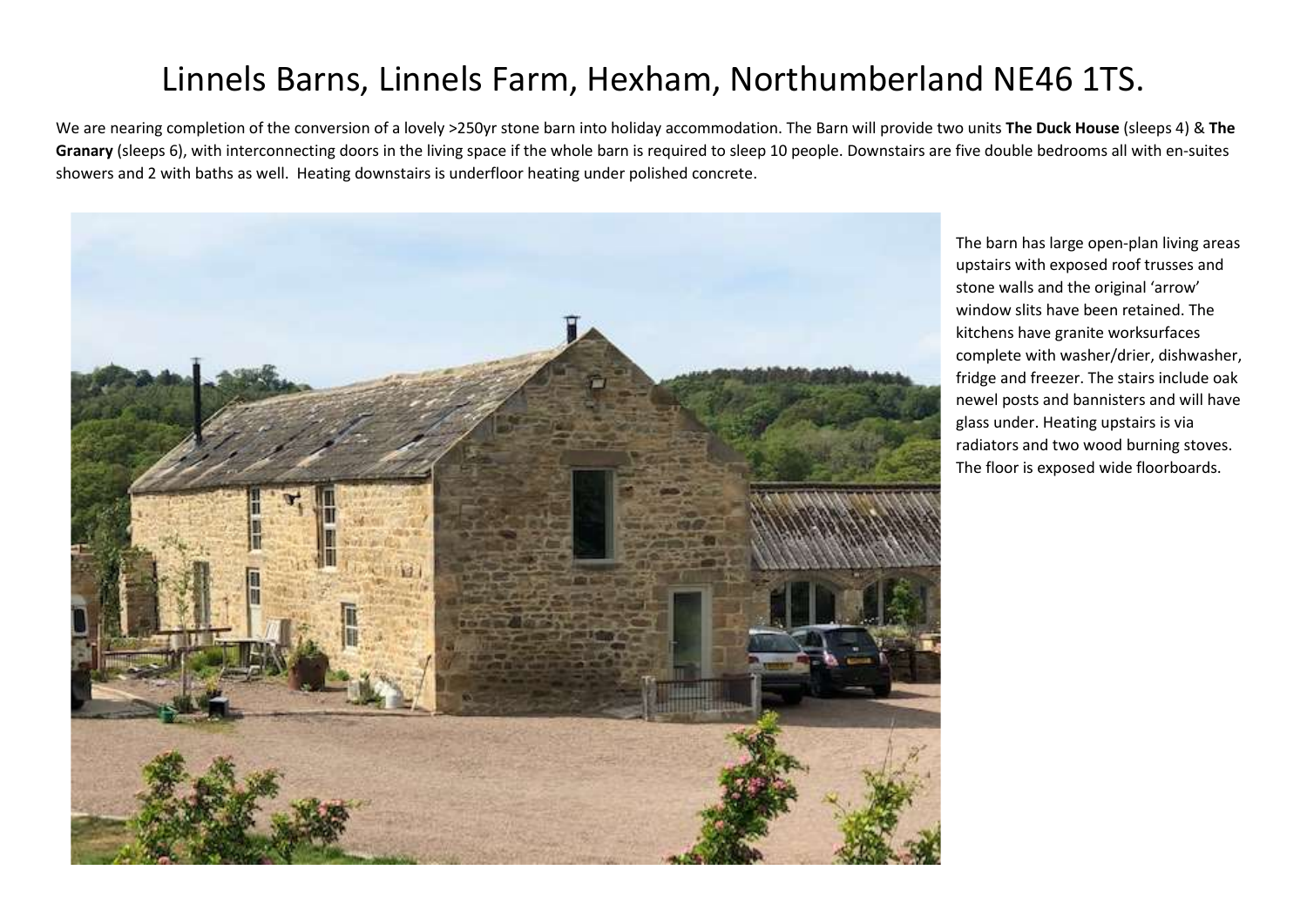

The barn showing the rear view with our house to the left and our cookery course workshop to the right, **please note that all key openings for the barn, the large windows and entrances, are on other aspects of the barn to protect its privacy and our own.**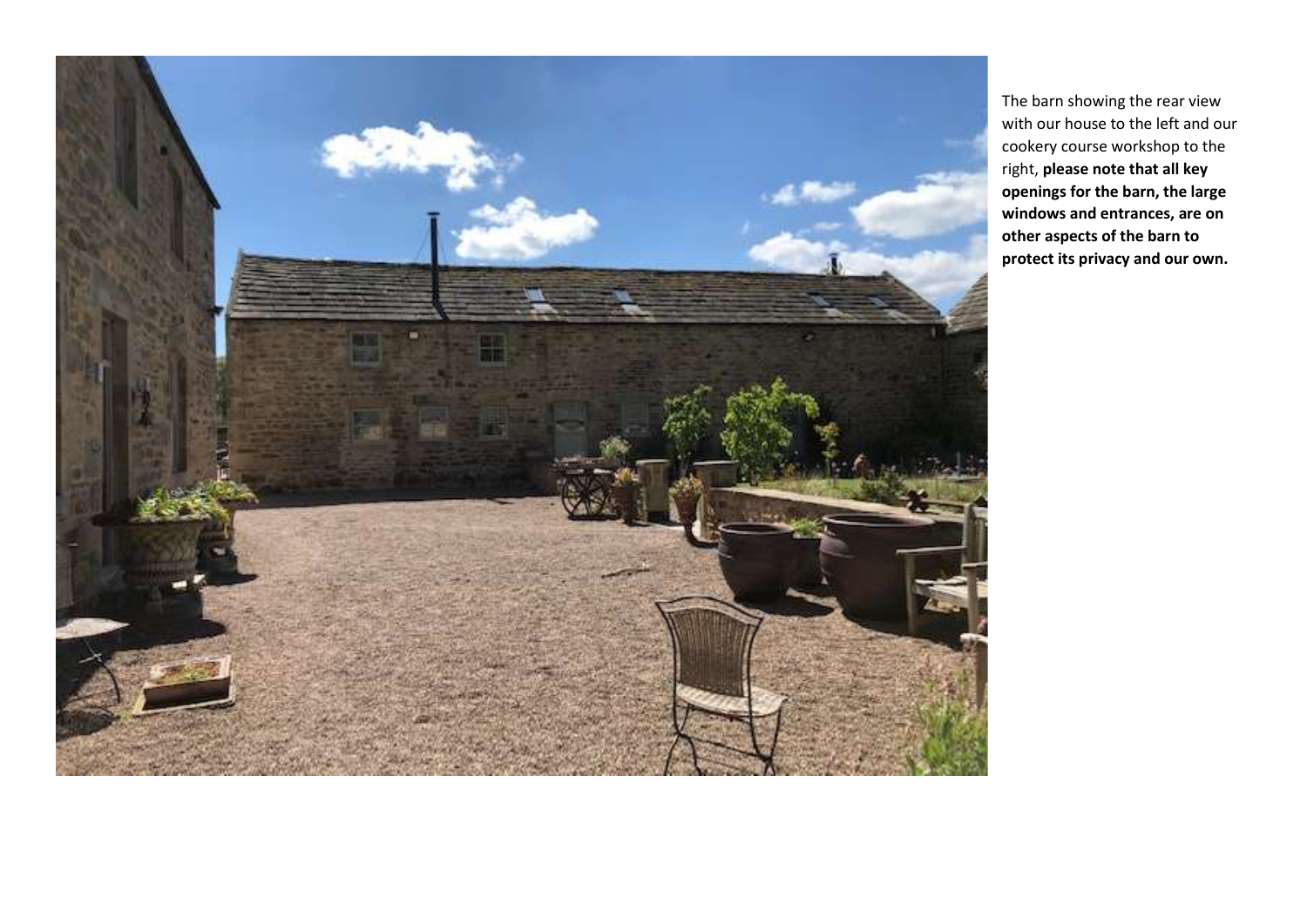We offer workshop courses for cooking and rural crafts here and you can see this on our website, [www.linnelsfarm.com.](http://www.linnelsfarm.com/) Courses are for small groups of people, usually 8-10, and are scheduled during the week, with the odd exception of ~4 Saturdays per year. The outlook for the workshop is to the courtyard as shown in an earlier photograph.

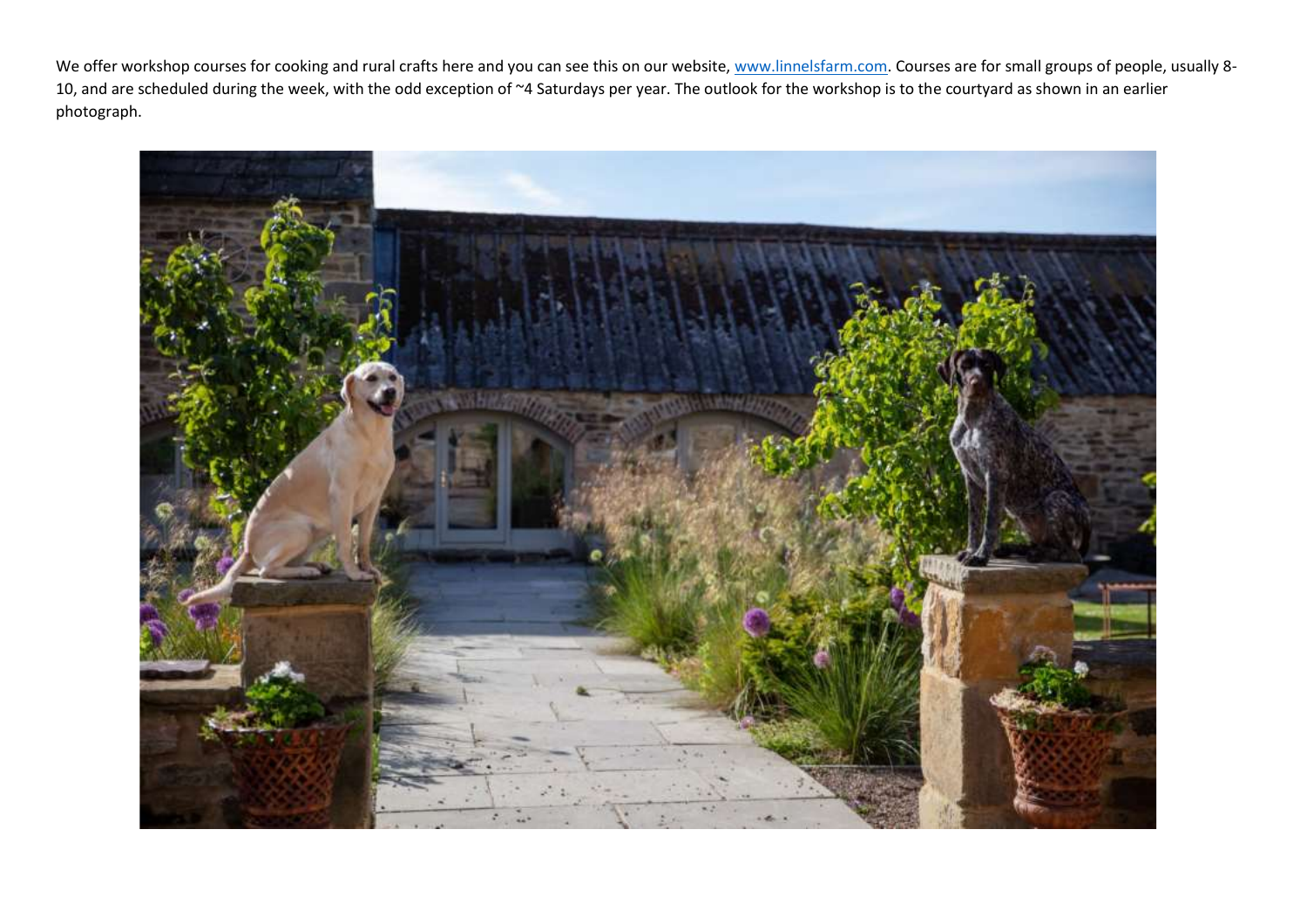We own the farm which encompasses 20 acres of land including mid river of Devils Water, a tributary of the Tyne. Our land includes ancient woodland and wildflower meadows. There is quite a bit of history associated with our property and the surrounding area: **The Battle of Hexham in 1464** reputedly took place on our land; the house the other side of the river was the third property in Northumberland to have electricity: hydroelectricity! We have some livestock, chickens, ducks, geese and goats and let out the grazing during the summer for sheep. The whole place has a very special timeless quality.



The river**: Devils Water** - we own to mid-river including the fishing rights.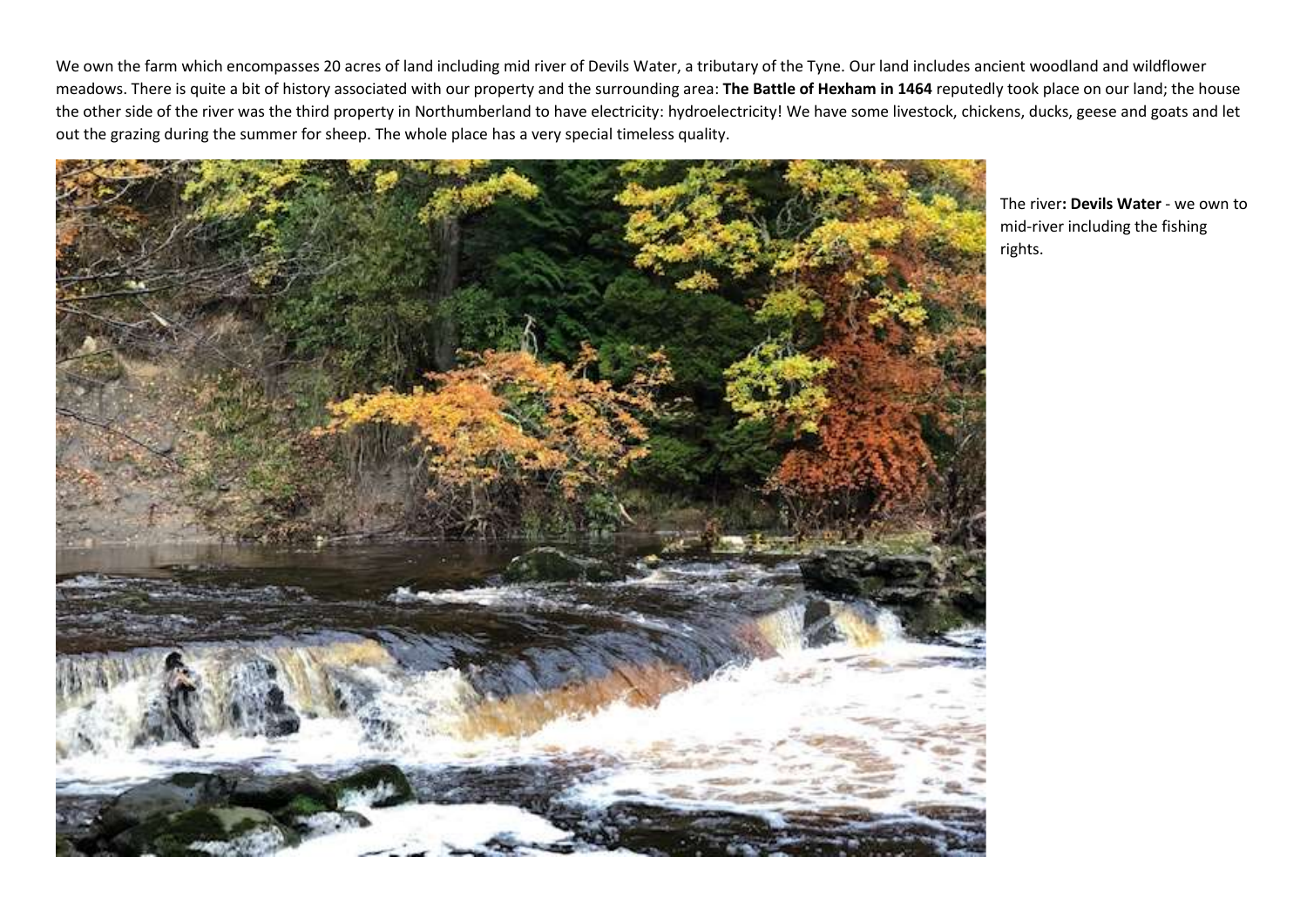

Fabulous walks through the woods, meadows and down to the river.



The entrance to our farm - old beech trees lining the long, private driveway

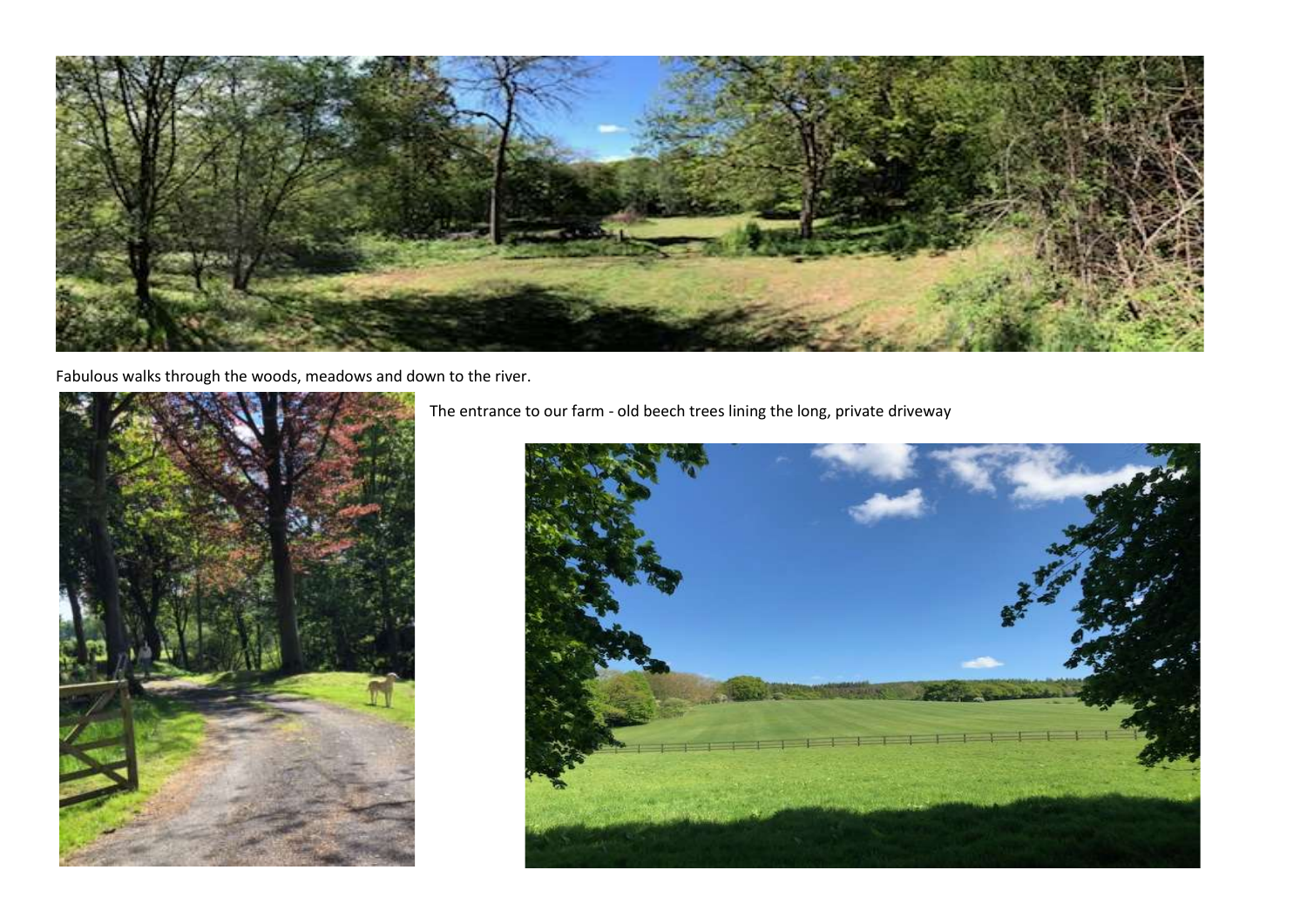

**The Granary** (sleeps 6: 3 double bedrooms with en-suites, all have walk-in showers and one has a bath too).

The upstairs is the living space of the barn to make the most of the wide and rather stunning views. The West-facing bifold windows open fully, maximising the view over the meadow and down to Devil's Water, and allowing the late afternoon and evening sunshine to stream in.

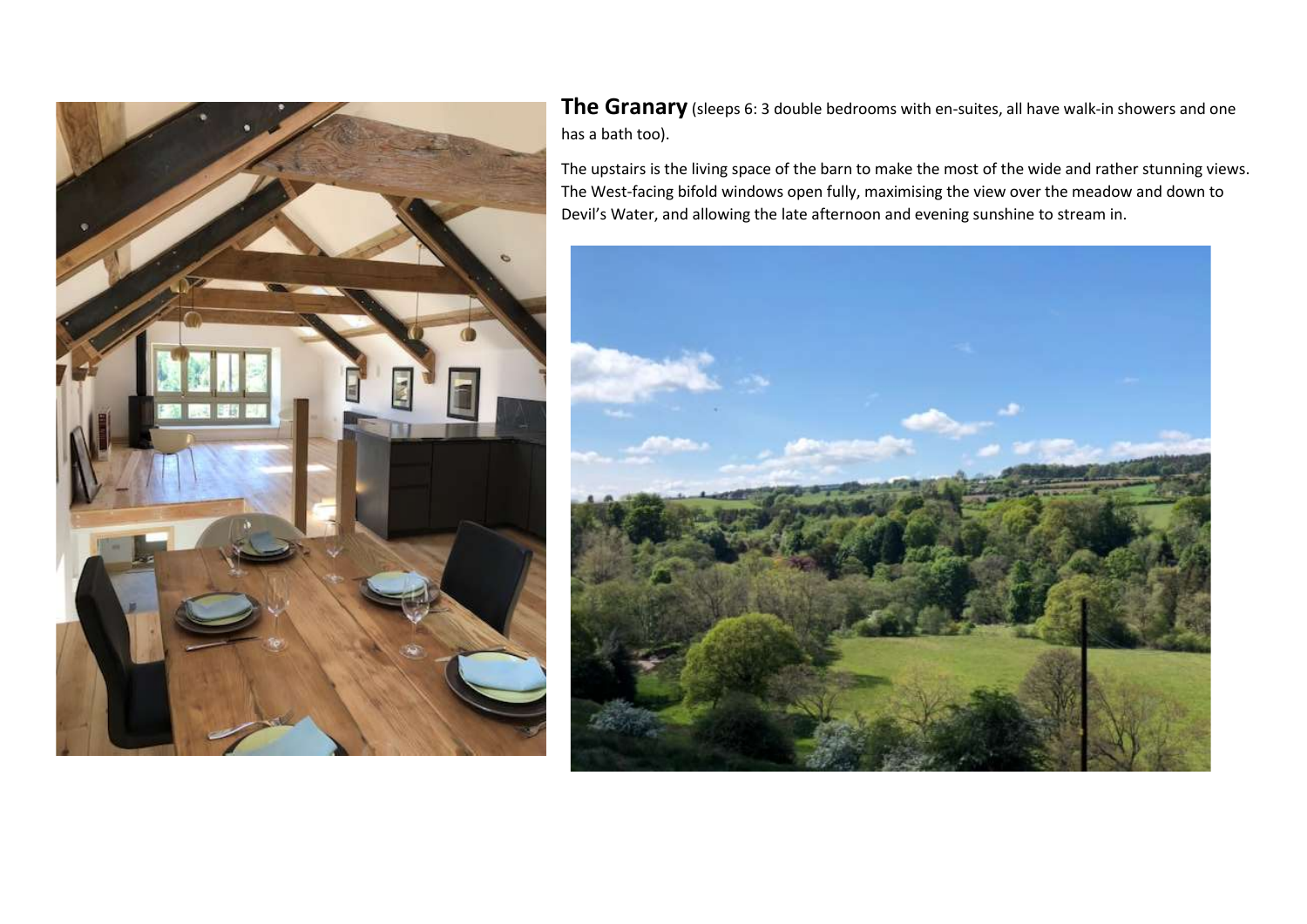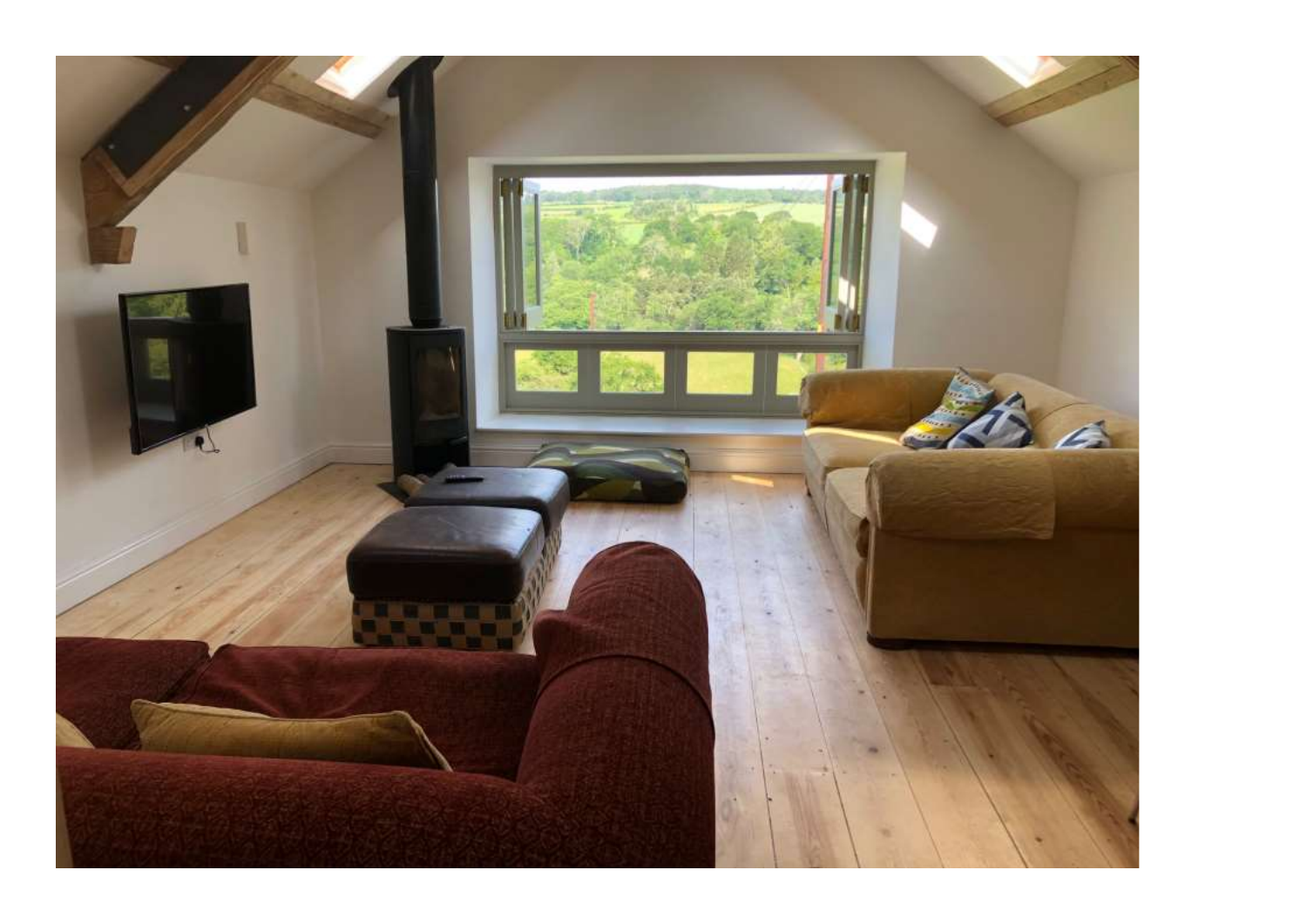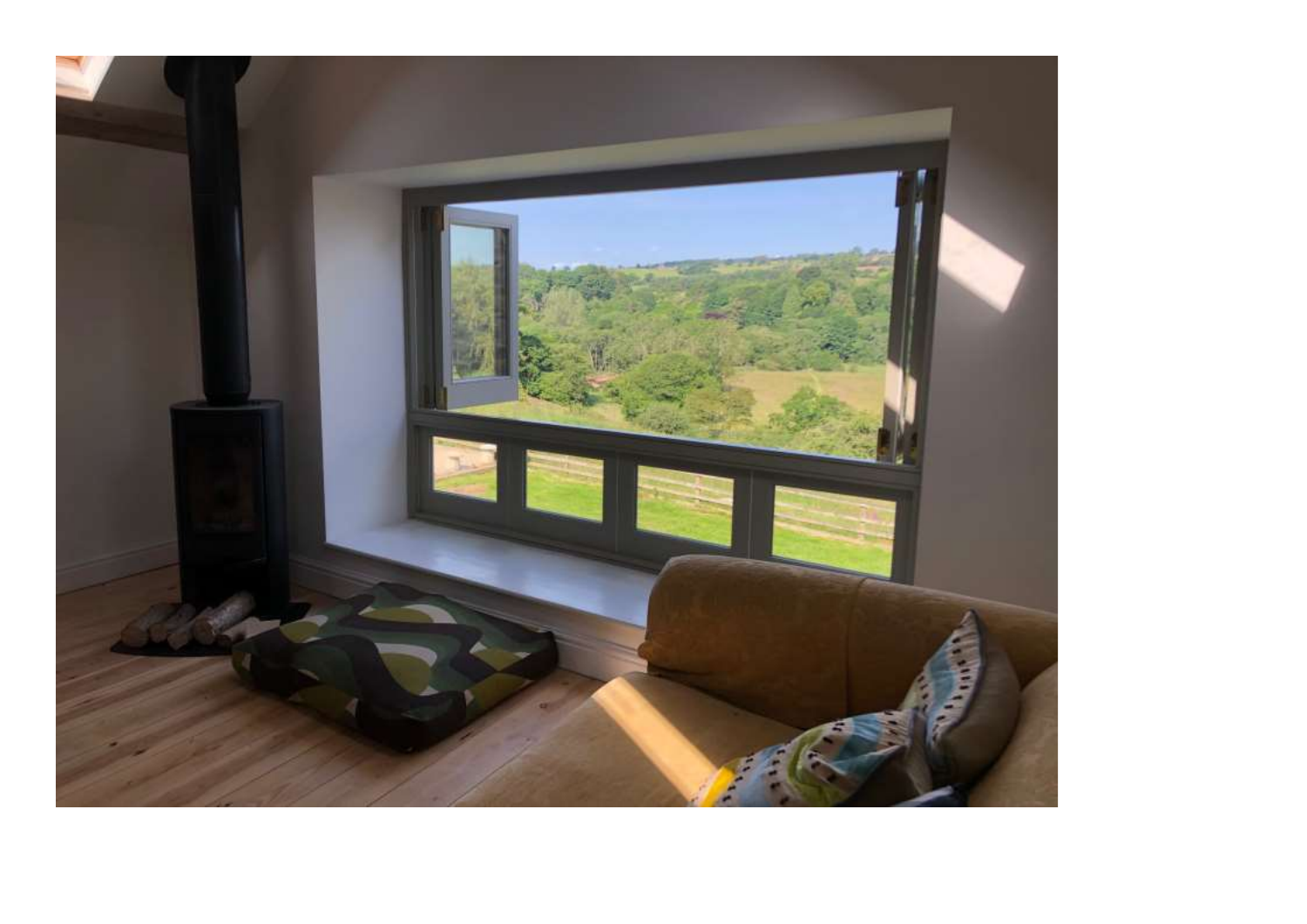![](_page_8_Picture_0.jpeg)

External seating area for The Granary, in the old gin-gan (where the horses used to find the corn – gin-gan means engine-go in Geordie!)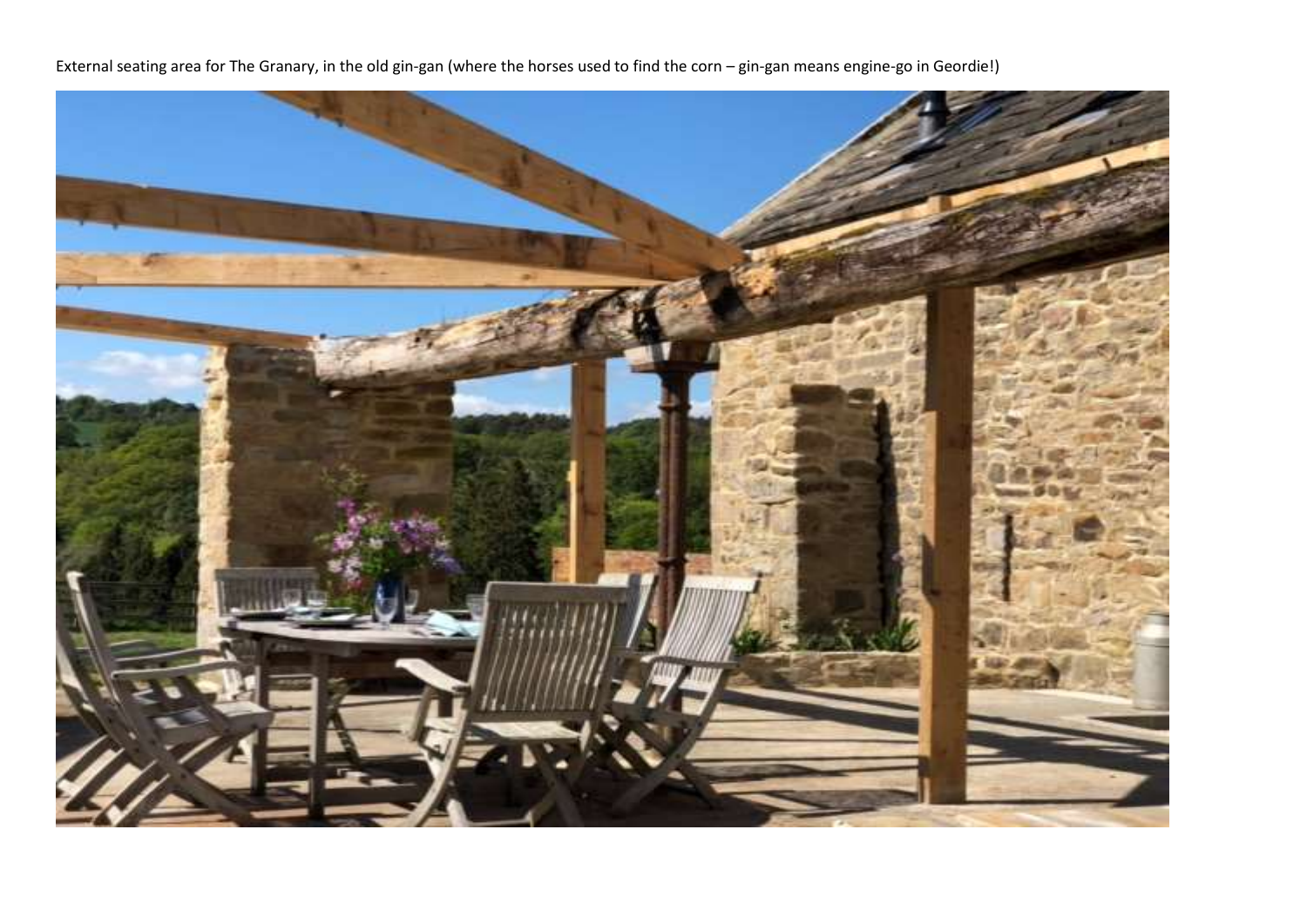**The Duck House** (Sleeps 4: 2 double bedrooms with en-suites, both with showers and one with a bath too).

![](_page_9_Picture_1.jpeg)

![](_page_9_Picture_2.jpeg)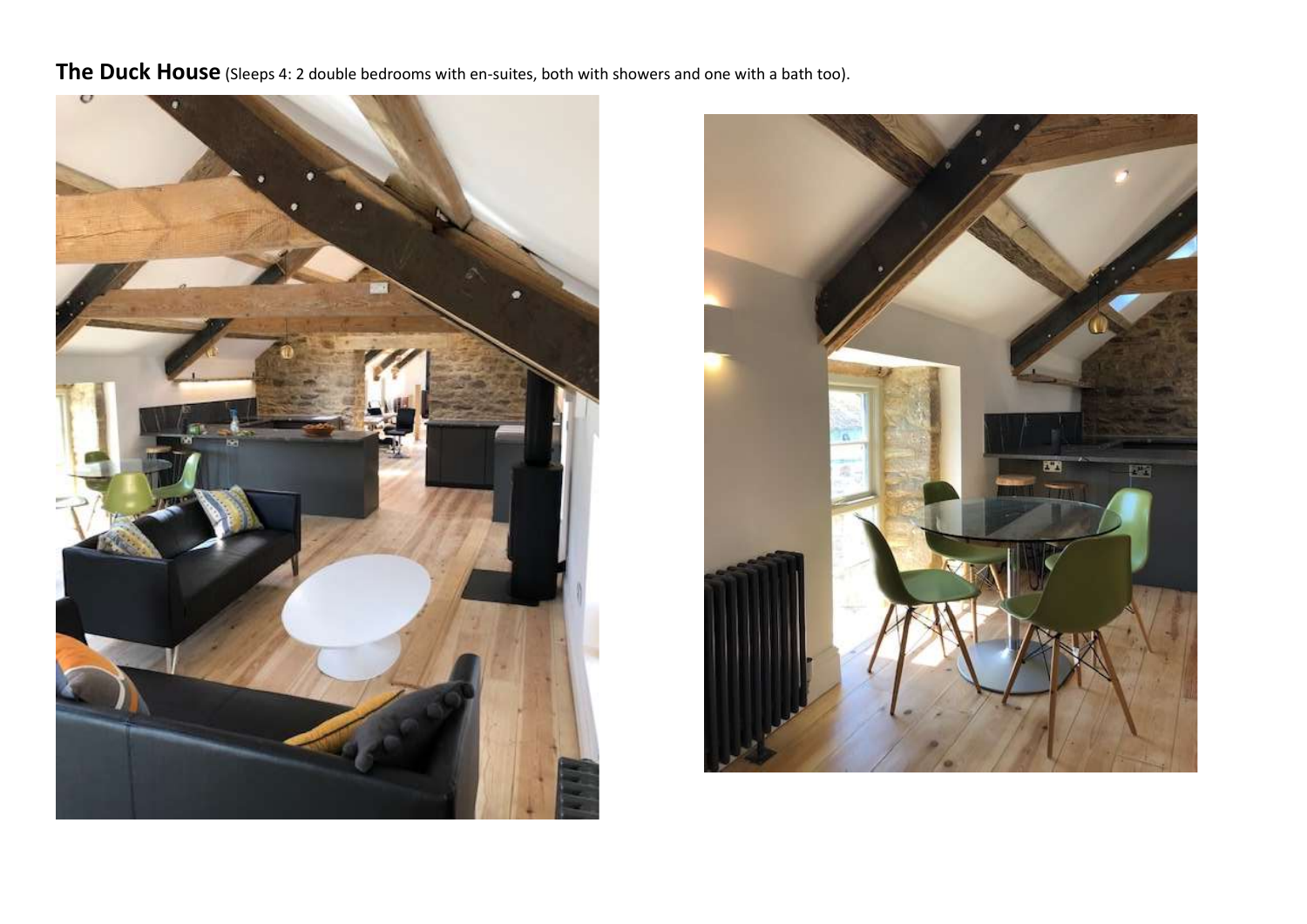![](_page_10_Picture_0.jpeg)

![](_page_10_Picture_1.jpeg)

![](_page_10_Picture_2.jpeg)

All en-suites showers with polished chrome fittings. There is exposed stone in the en-suites with the additional baths.

.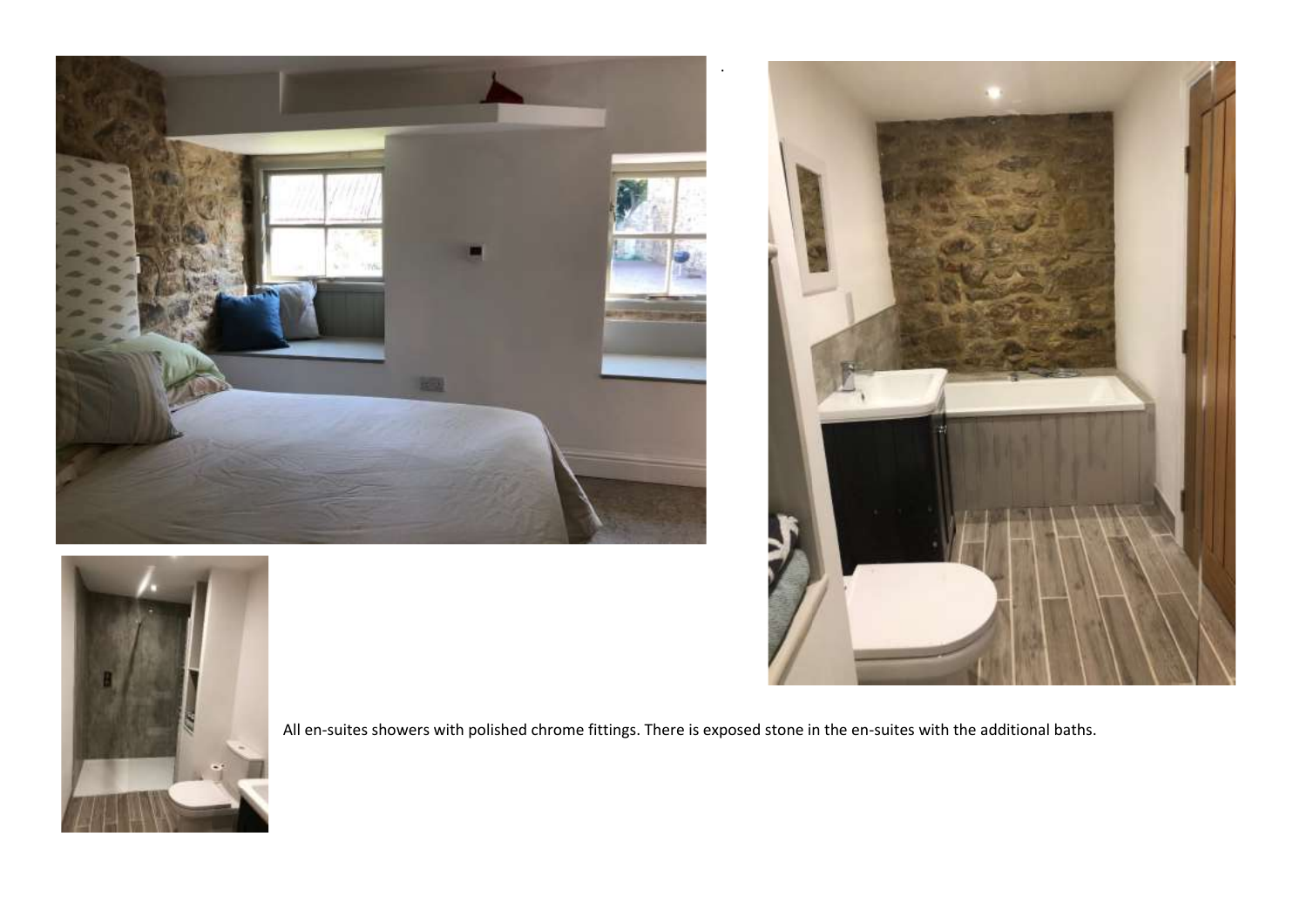## **Connectivity and things to do in the area:**

Hexham was named 'the happiest place to live' (Dec 19 Rightmove survey), one of the top 5 Market Towns (Countryfile in 2011) and England's top market town in 2005. It boasts a historic Abbey, Old Goal, cobbled back streets, quirky shops, good restaurants and cosy pubs. Hexham is 2 miles from Linnels Farm – a quick 5 minute hop back in a taxi from the local rank. Corbridge is 3 miles away: the quintessential English village complete with honeycomb stone houses, a market square, church and Pele tower, old pubs and a wealth of independent shops. Newcastle airport is 16 miles away and Newcastle itself is a mere half hour drive– direct trains to London in under 3 hours. The Northumberland Coast with its wealth of castle and deserted beaches can be reached in half an hour or more – Alnwick, Bamburgh, Warkworth castles are all worthy of day trips along with mackerel fishing off Seahouses and puffin spotting off the Farne Islands. The real jewel in the crown is Hadrian's Wall – 20 minutes by car – with numerous Roman sites of Vindolanda, Housesteads, Corstopitum and fabulous walks and views of Sycamore Gap and the Cheviot hills in the distance. Northumberland is renowned for its 'big skies' and dark nights allowing clear star-gazing.